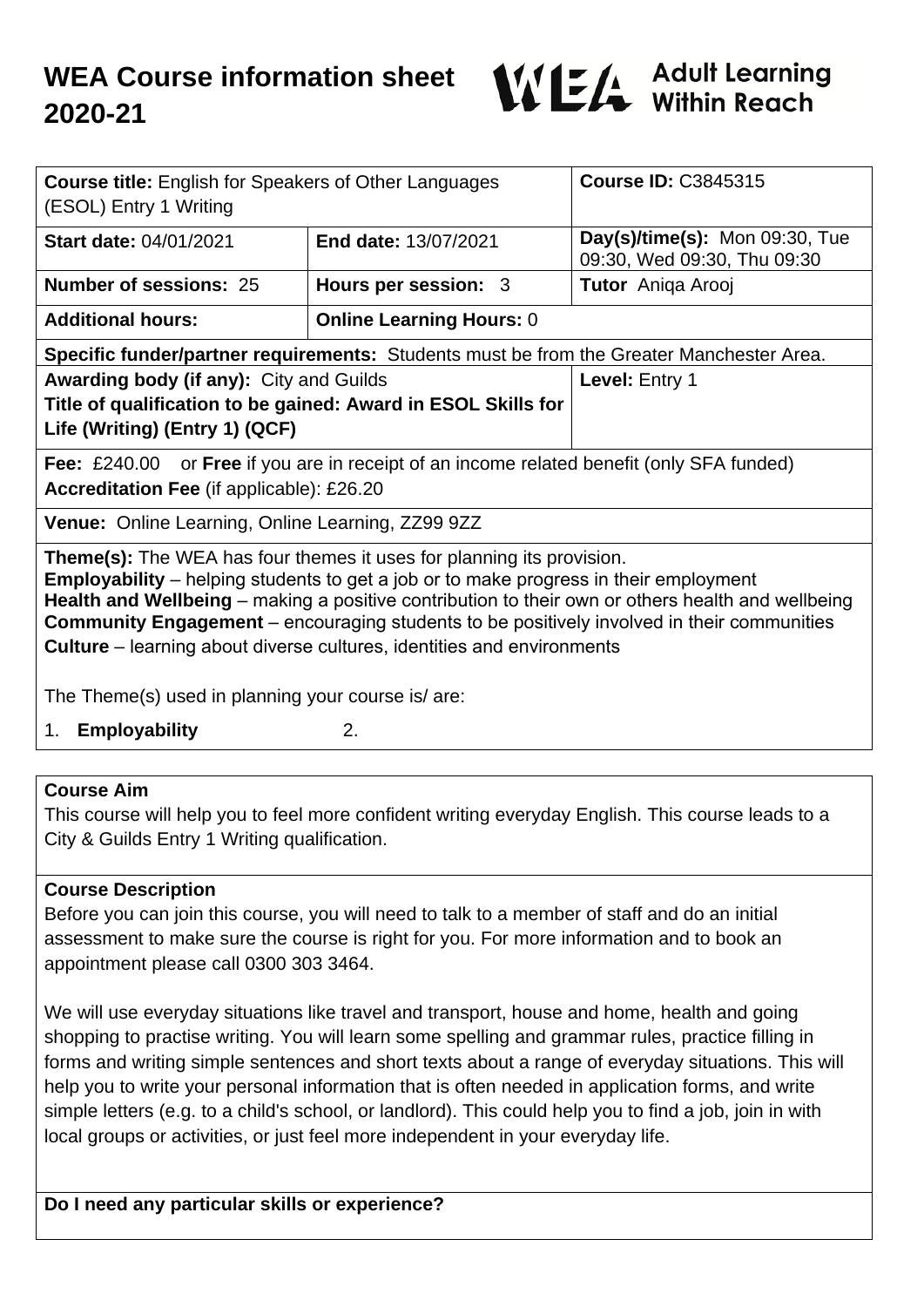### **What will I achieve?**

# **By the end of the course I will be able to:**

- 1. Feel more confident using my English in everyday life
- 2. Write the English alphabet in capitals and lower case letters, and numbers
- 3. Spell common words, about myself and everyday situations
- 4. Write simple sentences about things that are happening now, using the correct word order

5. Use punctuation (capital letters, full stops and question marks) to help you write simple sentences.

## **What teaching methods will be used and will there be work outside of the class?**

- The WEA's digital learning platform, Canvas will be used to provide resources or to support lessons, enable assessment, provide learner feedback and for other activities for individuals away from the course. If you want to understand more about our digital learning platform please visit: http://bit.ly/WEAonline

- The WEA tutor will use a range of different teaching and learning methods and encourage you and the group to be actively involved in your learning
- You will do different activities in class with examples from real life situations so you can try your new skills quickly and confidently.
- You will work together with other students and the tutor, as well as working on your own.

# **What kind of feedback can I expect from the tutor?**

- You will be able to keep a record of your progress and achievement using photos, audio, text or documents uploaded into the WEA's digital learning platform, WEA Canvas.
- Your tutor will provide written, text and audio feedback recorded in WEA Canvas, WEA's digital learning platform.
- • The tutor will work with you to choose an individual learning goal.

# **What else do I need to know? Is there anything I need to bring?**

- What you need: You will need an internet connection, speakers, a microphone and a webcam so that you can use our video learning platform, Zoom. If you'd like to understand more Zoom please visit: http://bit.ly/ZoomSpec

- You will need a personal email address to join the WEA's digital learning platform, Canvas so that you can receive resources, record your progress and achievement and to work with others and share ideas. If you want to understand more about our digital learning platform please visit: http://bit.ly/WEAonline

- Official document(s) showing your name, address, date of birth

Certificates for English / English for Speakers of Other Languages (ESOL) qualifications you have.

# **Pre-course work, reading and information sources**

- You will have access to course resources and links to wider learning through the WEA's digital learning platform, Canvas: http://bit.ly/WEAonline

- It is useful if you are already trying to use your English, e.g. talking to neighbours, reading signs, letters, and watching TV in English (maybe with subtitles).